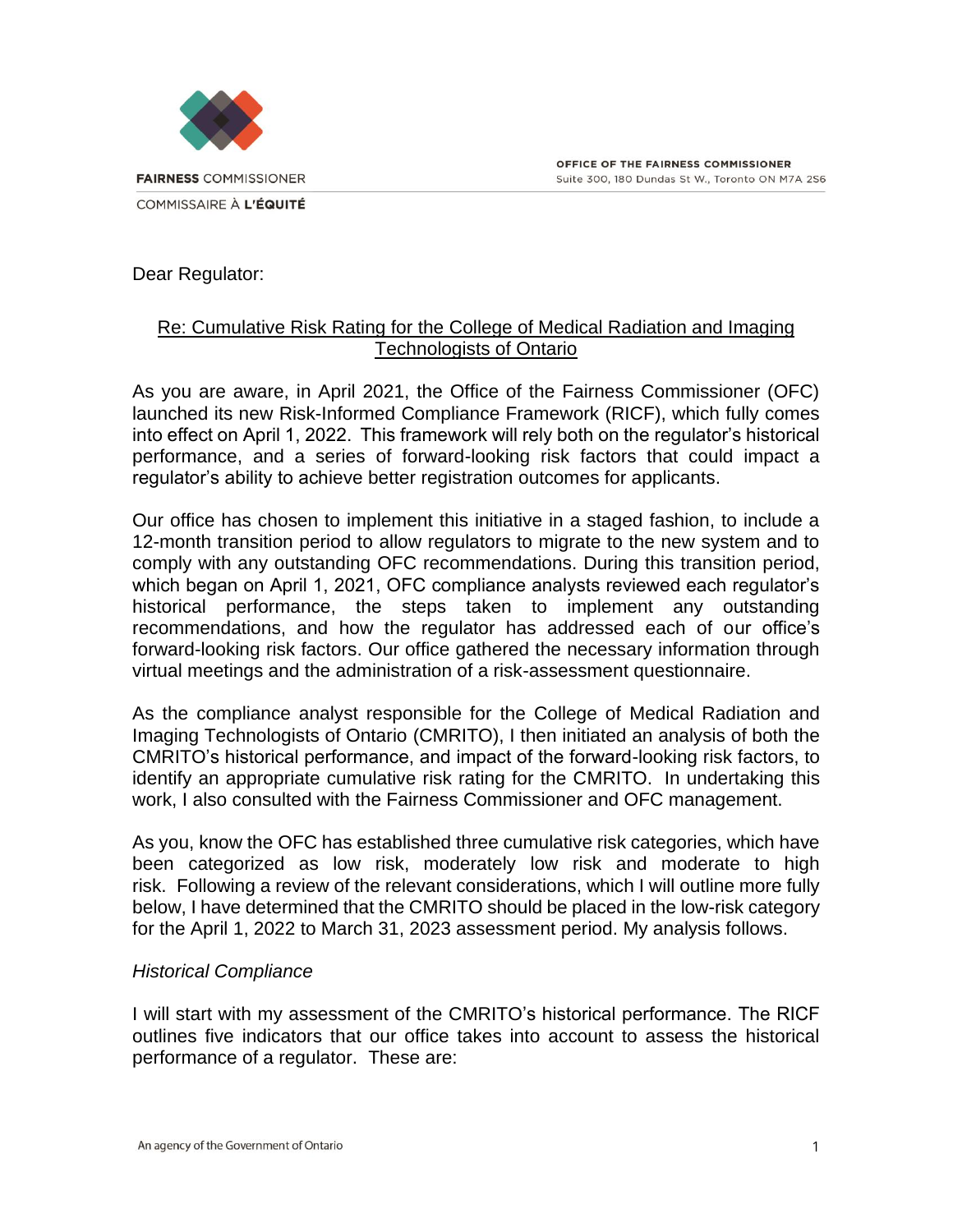• The nature and extent of material compliance recommendations that the OFC has issued to the regulator in the last compliance cycle.

• The extent to which the regulator has complied with these recommendations and avoided new issues.

The regulator's observed motivation to work with the OFC on defined compliance objectives.

• The content of decisions issued by the courts or tribunals that discuss the regulator's registration practices. 

• The degree to which the regulator's registration processes exhibit the attributes of transparency objectivity, impartiality and fairness, as demonstrated, for example, by the number of OFC recognized "commendable practices" and/or other best practices and innovations that the regulator has instituted over time. 

Under this scheme, a regulator can be placed into one of three *compliance* categories: full compliance with the objectives of the legislation, substantial compliance with the objectives of the legislation and performance that falls short of compliance with the objectives of the legislation.

In undertaking this analysis, I would note that the OFC did not issue any compliance recommendations to the CMRITO during the last assessment cycle, which took place in August 2018, nor has the office written any since that date. Hence, the CMRITO is not subject to any outstanding recommendations at this time.

Based on my assessment of these considerations, I would place the CMRITO in the category of full compliance.

## *Forward-looking Risk Factors*

The OFC has also identified five forward-looking risk factors to help determine a regulator's risk profile.  These risk factors identify the existing and potential risks posed to fair registration access for Canadians and internationally trained individuals. The considerations involve:

- Organizational capacity.
- The overall control that a regulator exerts over its assessment and registration processes.
- The regulator's response to emergency situations, such as the Covid-19 pandemic.